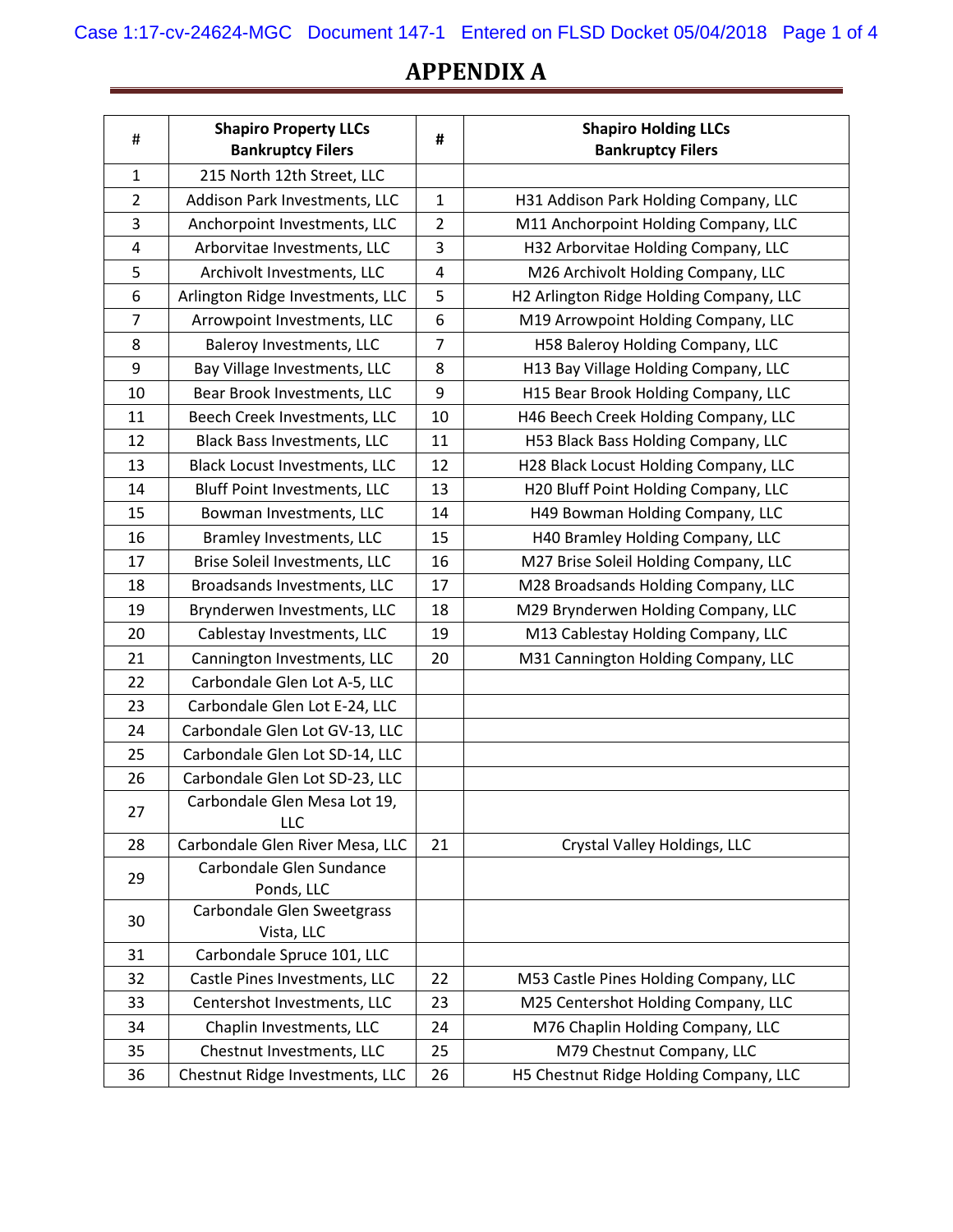| 37 | Clover Basin Investments, LLC             | 27 | M45 Clover Basin Holding Company, LLC     |
|----|-------------------------------------------|----|-------------------------------------------|
| 38 | Coffee Creek Investments, LLC             | 28 | M51 Coffee Creek Holding Company, LLC     |
| 39 | Crossbeam Investments, LLC                | 29 | M14 Crossbeam Holding Company, LLC        |
| 40 | Crowfield Investments, LLC                | 30 | M63 Crowfield Holding Company, LLC        |
| 41 | Crystal Woods Investments, LLC            | 31 | M92 Crystal Woods Holding Company, LLC    |
| 42 | Daleville Investments, LLC                | 32 | M72 Daleville Holding Company, LLC        |
| 43 | Derbyshire Investments, LLC               | 33 | M39 Derbyshire Holding Company, LLC       |
| 44 | Diamond Cove Investments, LLC             | 34 | H76 Diamond Cove Holding Company, LLC     |
| 45 | Dixville Notch Investments, LLC           | 35 | H14 Dixville Notch Holding Company, LLC   |
| 46 | Dogwood Valley Investments,<br><b>LLC</b> | 36 | H7 Dogwood Valley Holding Company, LLC    |
| 47 | Dollis Brook Investments, LLC             | 37 | M32 Dollis Brook Holding Company, LLC     |
| 48 | Donnington Investments, LLC               | 38 | M9 Donnington Holding Company, LLC        |
| 49 | Doubleleaf Investments, LLC               | 39 | M15 Doubleleaf Holding Company, LLC       |
| 50 | Drawspan Investments, LLC                 | 40 | M22 Drawspan Holding Company, LLC         |
| 51 | Eldredge Investments, LLC                 | 41 | M71 Eldredge Holding Company, LLC         |
| 52 | Elstar Investments, LLC                   | 42 | H25 Elstar Holding Company, LLC           |
| 53 | Emerald Lake Investments, LLC             | 43 | H19 Emerald Lake Holding Company, LLC     |
| 54 | Fieldpoint Investments, LLC               | 44 | M24 Fieldpoint Holding Company, LLC       |
| 55 | Franconia Notch Investments,<br>LLC       | 45 | M88 Franconia Notch Holding Company, LLC  |
| 56 | Gateshead Investments, LLC                | 46 | M10 Gateshead Holding Company, LLC        |
| 57 | Glenn Rich Investments, LLC               | 47 | M85 Glenn Rich Holding Company, LLC       |
| 58 | Goose Rocks Investments, LLC              | 48 | M93 Goose Rocks Holding Company, LLC      |
| 59 | Goosebrook Investments, LLC               | 49 | M68 Goosebrook Holding Company, LLC       |
| 60 | Graeme Park Investments, LLC              | 50 | H68 Graeme Park Holding Company, LLC      |
| 61 | Gravenstein Investments, LLC              | 51 | H26 Gravenstein Holding Company, LLC      |
| 62 | Green Gables Investments, LLC             | 52 | H44 Green Gables Holding Company, LLC     |
| 63 | Grenadier Investments, LLC                | 53 | H27 Grenadier Holding Company, LLC        |
| 64 | Grumblethorpe Investments, LLC            | 54 | H41 Grumblethorpe Holding Company, LLC    |
| 65 | Hackmatack Investments, LLC               | 55 | M87 Hackmatack Hills Holding Company, LLC |
| 66 | Haffenburg Investments, LLC               | 56 | M56 Haffenburg Holding Company, LLC       |
| 67 | Haralson Investments, LLC                 | 57 | H39 Haralson Holding Company, LLC         |
| 68 | Harringworth Investments, LLC             | 58 | M33 Harringworth Holding Company, LLC     |
| 69 | Hazelpoint Investments, LLC               | 59 | M80 Hazelpoint Holding Company, LLC       |
| 70 | Heilbron Manor Investments,<br><b>LLC</b> | 60 | H66 Heilbron Manor Holding Company, LLC   |
| 71 | Hollyline Owners, LLC                     | 61 | Hollyline Holdings, LLC                   |
| 72 | Hornbeam Investments, LLC                 | 62 | H35 Hornbeam Holding Company, LLC         |
| 73 | Idared Investments, LLC                   | 63 | H37 Idared Holding Company, LLC           |
| 74 | Imperial Aly Investments, LLC             | 64 | H74 Imperial Aly Holding Company, LLC     |
| 75 | Ironsides Investments, LLC                | 65 | M99 Ironsides Holding Company, LLC        |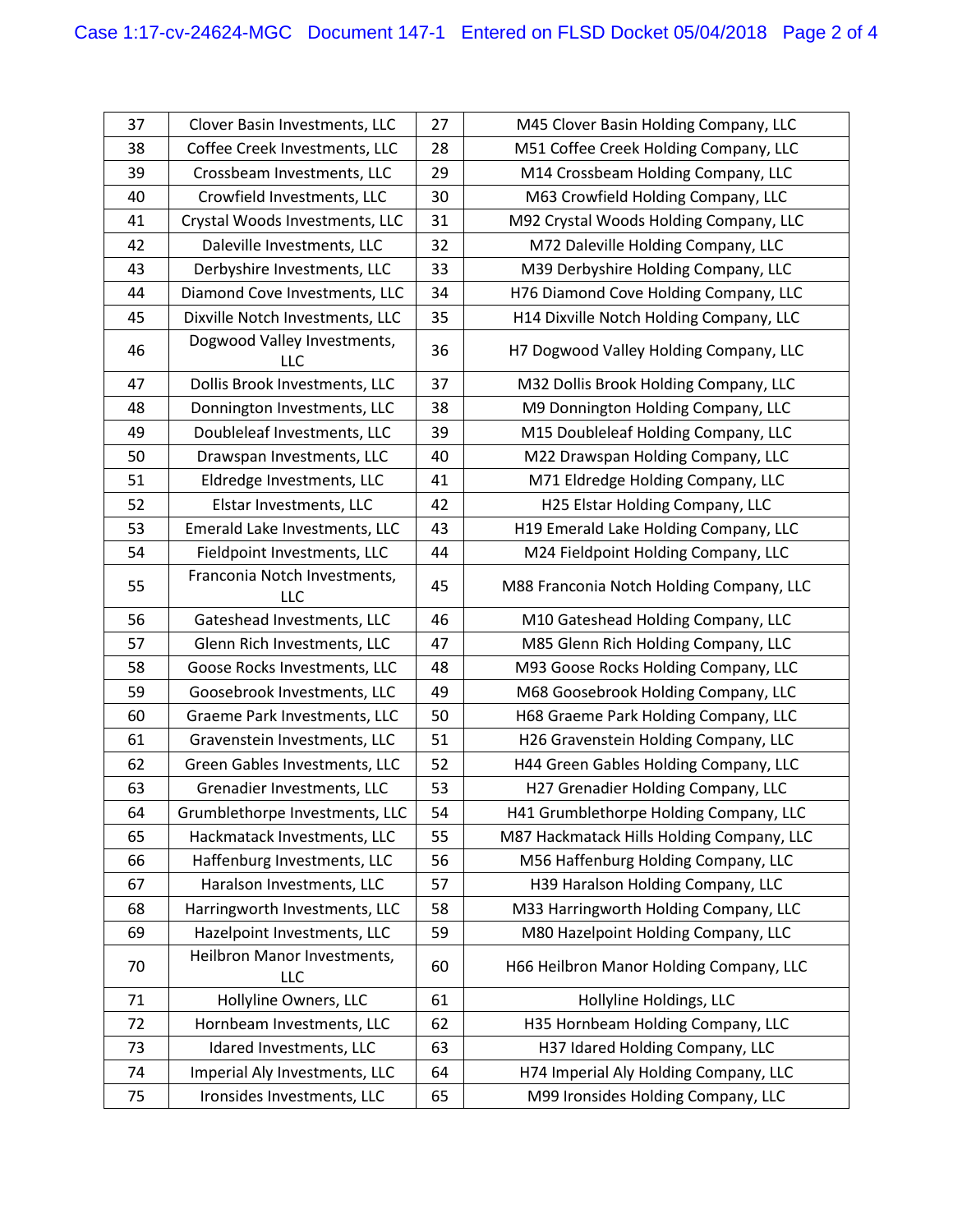| 76  | Lenni Heights Investments, LLC              | 66  | H43 Lenni Heights Holding Company, LLC    |
|-----|---------------------------------------------|-----|-------------------------------------------|
| 77  | Lilac Meadow Investments, LLC               | 67  | H6 Lilac Meadow Holding Company, LLC      |
| 78  | Lincolnshire Investments, LLC               | 68  | M17 Lincolnshire Holding Company, LLC     |
| 79  | Lonetree Investments, LLC                   | 69  | M54 Lonetree Holding Company, LLC         |
| 80  | Longbourn Investments, LLC                  | 70  | M40 Longbourn Holding Company, LLC        |
| 81  | Mason Run Investments, LLC                  | 71  | M73 Mason Run Holding Company, LLC        |
| 82  | Melody Lane Investments, LLC                | 72  | H8 Melody Lane Holding Company, LLC       |
| 83  | Merrimack Valley Investments,<br><b>LLC</b> | 73  | M90 Merrimack Valley Holding Company, LLC |
| 84  | Mineola Investments, LLC                    | 74  | M61 Mineola Holding Company, LLC          |
| 85  | Monadnock Investments, LLC                  | 75  | H16 Monadnock Holding Company, LLC        |
| 86  | Moravian Investments, LLC                   | 76  | H60 Moravian Holding Company, LLC         |
| 87  | Mountain Spring Investments,<br>LLC         | 77  | M67 Mountain Spring Holding Company, LLC  |
| 88  | Mt. Holly Investments, LLC                  | 78  | M83 Mt. Holly Holding Company, LLC        |
| 89  | Mutsu Investments, LLC                      | 79  | H38 Mutsu Holding Company, LLC            |
| 90  | Newville Investments, LLC                   | 80  | M91 Newville Holding Company, LLC         |
| 91  | Old Carbon Investments, LLC                 | 81  | H51 Old Carbon Holding Company, LLC       |
| 92  | Old Maitland Investments, LLC               | 82  | H55 Old Maitland Holding Company, LLC     |
| 93  | Owl Ridge Investments, LLC                  | 83  | M46 Owl Ridge Holding Company, LLC        |
| 94  | Papirovka Investments, LLC                  | 84  | H22 Papirovka Holding Company, LLC        |
| 95  | Pawtuckaway Investments, LLC                | 85  | H4 Pawtuckaway Holding Company, LLC       |
| 96  | Pemberley Investments, LLC                  | 86  | M38 Pemberley Holding Company, LLC        |
| 97  | Pemigewasset Investments, LLC               | 87  | H17 Pemigewasset Holding Company, LLC     |
| 98  | Pepperwood Investments, LLC                 | 88  | M95 Pepperwood Holding Company, LLC       |
| 99  | Pinney Investments, LLC                     | 89  | M70 Pinney Holding Company, LLC           |
| 100 | Pinova Investments, LLC                     | 90  | H23 Pinova Holding Company, LLC           |
| 101 | Quarterpost Investments, LLC                | 91  | M34 Quarterpost Holding Company, LLC      |
| 102 | Red Woods Investments, LLC                  | 92  | M97 Red Woods Holding Company, LLC        |
| 103 | Ridgecrest Investments, LLC                 | 93  | M57 Ridgecrest Holding Company, LLC       |
| 104 | Riley Creek Investments, LLC                | 94  | M75 Riley Creek Holding Company, LLC      |
| 105 | Rising Sun Investments, LLC                 | 95  | H59 Rising Sun Holding Company, LLC       |
| 106 | Sagebrook Investments, LLC                  | 96  | M62 Sagebrook Holding Company, LLC        |
| 107 | Seven Stars Investments, LLC                | 97  | H54 Seven Stars Holding Company, LLC      |
| 108 | Silk City Investments, LLC                  | 98  | H11 Silk City Holding Company, LLC        |
| 109 | Silver Maple Investments, LLC               | 99  | H30 Silver Maple Holding Company, LLC     |
| 110 | Silverthorne Investments, LLC               | 100 | M41 Silverthorne Holding Company, LLC     |
| 111 | Springline Investments, LLC                 | 101 | M36 Springline Holding Company, LLC       |
| 112 | Squaretop Investments, LLC                  | 102 | M49 Squaretop Holding Company, LLC        |
| 113 | Stayman Investments, LLC                    | 103 | H24 Stayman Holding Company, LLC          |
| 114 | Steele Hill Investments, LLC                | 104 | M86 Steele Hill Holding Company, LLC      |
| 115 | Stepstone Investments, LLC                  | 105 | M5 Stepstone Holding Company, LLC         |